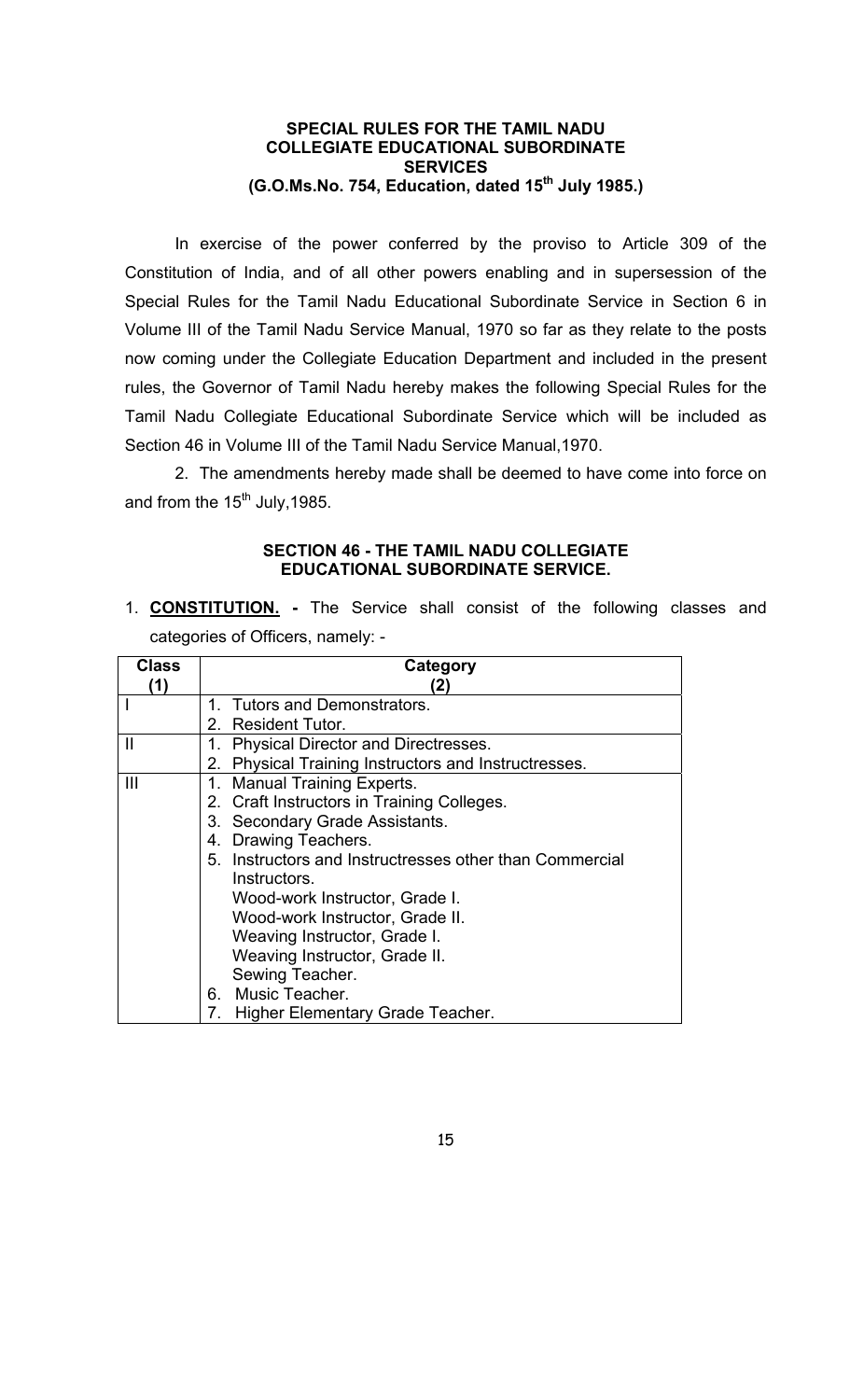## 2. **DEFINITION. -**

 $\ddot{\phantom{a}}$ 

 (a) "Tutors" shall include. Tutor in English and Tutor in Statistics in Medical Colleges.

(b) "Demonstrators" shall include Demonstrator in Chemistry, Biology and Physics in the Medical Colleges.

(c) "Physical Directors" shall include Physical Directors in the Medical Colleges and in the General Hospital, Madras.

3. **APPOINTMENT. -** (a) Appointment to the several classes and categories of the service shall be made as follows: -

| <b>Class and Categories</b>                                | <b>Method of Recruitment</b><br>(2)                                                                                                                                                                                                                                                                                                                  |
|------------------------------------------------------------|------------------------------------------------------------------------------------------------------------------------------------------------------------------------------------------------------------------------------------------------------------------------------------------------------------------------------------------------------|
| Class I                                                    |                                                                                                                                                                                                                                                                                                                                                      |
| 2. Resident Tutor                                          | <b>Direct Recruitment</b>                                                                                                                                                                                                                                                                                                                            |
| Class II                                                   |                                                                                                                                                                                                                                                                                                                                                      |
| 1. Physical Directors and<br>Directresses.                 | Direct Recruitment; or<br>(i)<br>(ii) Promotion from Physical Training<br>Instructors and Instructresses in the<br>service; or<br>(iii) If no qualified and suitable candidate is available for<br>appointment by method (ii) above -<br>(a) Promotion from any lower post in the service; or<br>(b) Recruitment by transfer from any other service. |
| 2. Physical Training<br>Instructors and<br>instructresses. | (a) Direct Recruitment; or<br>(b) Promotion from any post on a lower scale of pay; or<br>(c) Recruitment by transfer from any other service                                                                                                                                                                                                          |

| Class III                                         |                                                                                                 |              |
|---------------------------------------------------|-------------------------------------------------------------------------------------------------|--------------|
| 1. Manual Training Export                         | (i) Direct Recruitment; or                                                                      |              |
|                                                   | (ii) Transfer from any post in the service on<br>scale of pay; or                               | an identical |
|                                                   | (iii) Recruitment by transfer from many other                                                   | service.     |
| 2. Craft Instructors in College<br>of Education.  | (i) Direct Recruitment; or<br>(ii) Recruitment by transfer from any other<br>service.           |              |
| <b>Secondary Grade</b><br>3.<br><b>Assistants</b> | (i) Direct Recruitment; or<br>(ii) Transfer from any post in the service on<br>scale of pay; or | an identical |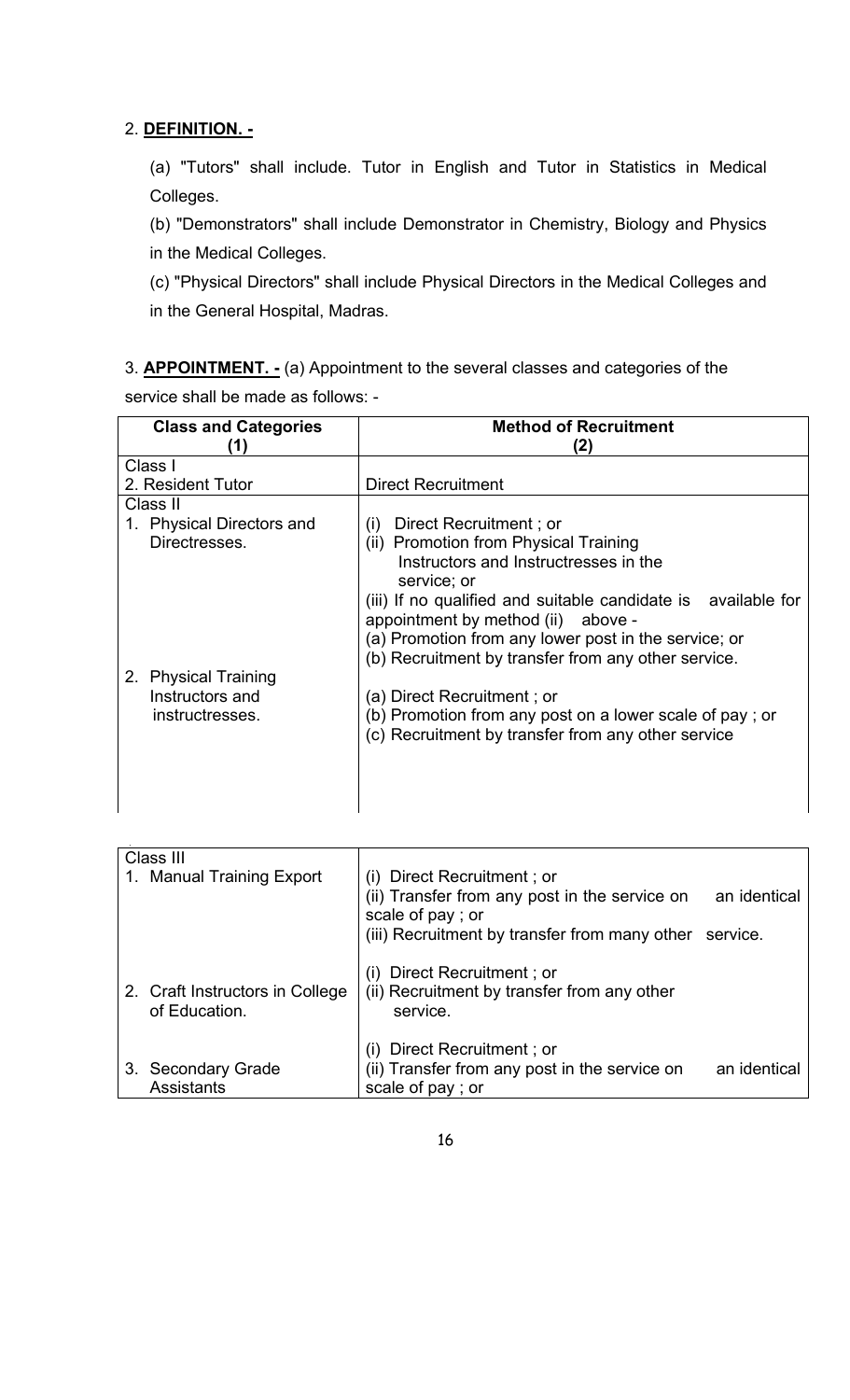| 4. Drawing Teachers                                                                      | (iii) Recruitment by transfer from many other service.                                                                                                                                                                                                                                                                      |
|------------------------------------------------------------------------------------------|-----------------------------------------------------------------------------------------------------------------------------------------------------------------------------------------------------------------------------------------------------------------------------------------------------------------------------|
| Instructors and<br>5.<br>Instructresses other than<br>Commercial Instructors.<br>Grade-I | (i) Promotion from II Grade of this Category.<br>(ii) If no qualified and suitable candidate is<br>available for appointment by method (i)<br>above -<br>(a) Direct Recruitment; or<br>(b) Transfer from any post in the service on an identical<br>scale of pay; or<br>(c) Recruitment by transfer from any other service. |
|                                                                                          | (a) Direct Recruitment; or<br>(b) Transfer from any post in the service on an identical<br>scale of pay; or<br>(c) Recruitment by transfer from any other service.                                                                                                                                                          |
| Grade -II<br><b>Including Sewing Teacher</b>                                             | (a) Direct Recruitment; or<br>(b) Transfer from any post in the service on an identical<br>scale of pay; or<br>(c) Recruitment by transfer from any other service.                                                                                                                                                          |
| 6. Music Teachers<br>7. Higher Elementary Grade<br>Teachers.                             |                                                                                                                                                                                                                                                                                                                             |

 (b) Notwithstanding anything contained in clause (14) of rule 2 of the Tamil Nadu State and Subordinate Services Rules, members of the service shall, also be eligible to be recruited direct to any category in the service, appointments to which are made by direct recruitment.

 (c) Promotion to the various categories in the service shall be made on grounds of merit and ability, seniority being considered only where merit and ability are approximately equal.

4. **APPOINMENT AUTHORITY.-** Appointments to the classes and categories specified in column (i) of annexure I of these rules shall be made by the authorities specified in the corresponding entries in column (2) thereof.

5. **RESERVATION OF APPOINTMENTS.-** The rule of reservation of appointment (General Rule 22) shall apply separately to selection for appointments to the services by direct recruitment within the jurisdiction of appointing authorities in each of the categories.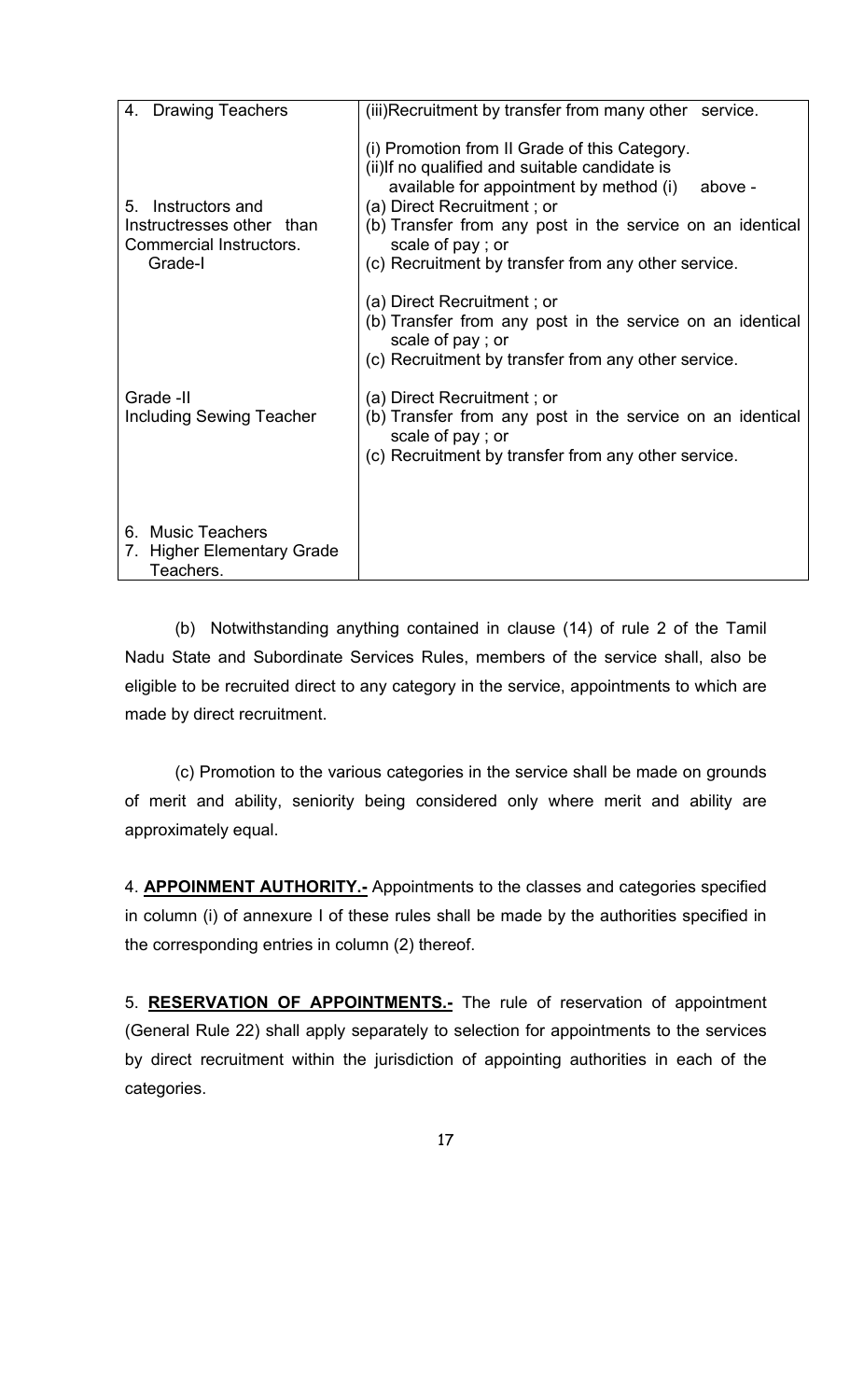## 6.**APPOINTMENTS IN INSTITUTIONS AND ESTABLISHMENTS SPECIALLY PROVIDED FOR WOMEN.-**

(a) General Rule 21 shall apply to appointments to the service in institutions and establishments specially provided for women.

(b) A vacancy in a grade of category in an institution or establishment specially provided for women shall be filled by the transfer of any women member of the same grade or category who may be employed, at the time of the vacancy in an institution or establishment not specially provided for women. When such transfer is not possible, a women may be appointed by any method admissible under sub-rule (a) of rule 3, but she will not acquire by reason only of such appointment any right in the matter of seniority or full membership in such grade or category, or transfer to a vacancy in such grade or category in an institution or establishment not specially provided for women, or promotions to a higher grade or category.

(c) A man appointed under the proviso to General Rule 21' to a grade or category in a vacancy in an institution or establishment specially provided for women shall not, by reason only of such appointment acquire any right in the matter of seniority or full membership in such grade or category or promotion to a higher grade or category and shall be replaced at the earliest opportunity by a qualified and suitable women.

**EXPLANATION.-** There is no bar to appoint women against the vacancies in the institutions not specially provided for women.

#### **7. QUALIFICATIONS.-**

(a) Age.- No person shall be eligible for appointment direct recruitment to any category or grade in Classes I, II and III if he or she has completed thirty-five years of age:

 Provided that for appointment to posts for which the minimum general educational qualification referred to in sub-rule (a) of rule 12 of the General Rule for the Tamil Nadu State and Subordinate Services or any lower qualification has been prescribed, the upper age limit in respect of candidates belonging to the Scheduled Castes and Scheduled Tribes shall be higher by five years.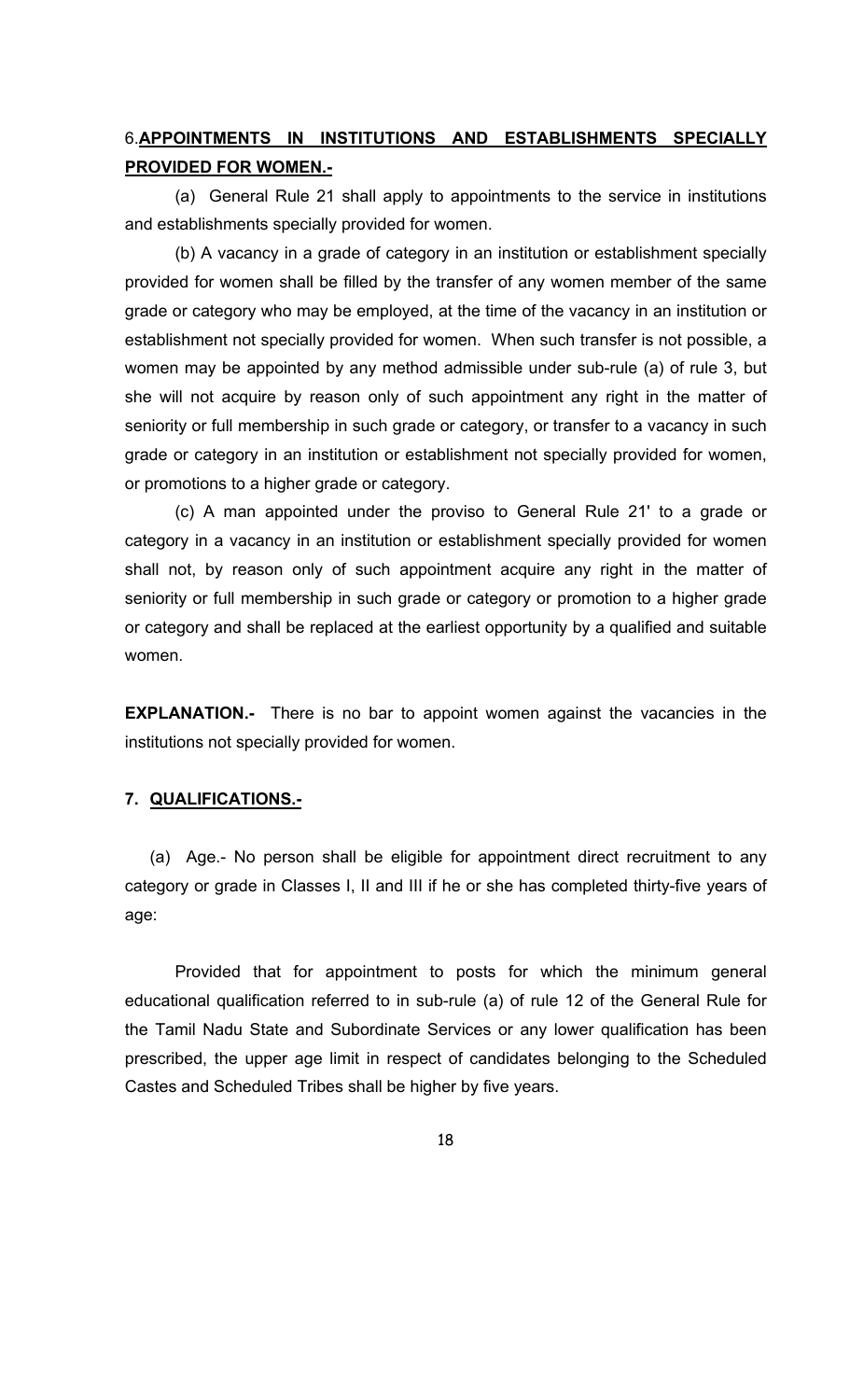**EXPLANATION.-** The age limits specified above shall apply with reference to the 1<sup>st</sup> day of July of the year in which selection for appointment is made.

 (b) Other Qualifications:- No person shall be eligible for appointment to the categories specified in column(1) of Annexure - II by the method specified in column(2) against each unless he possesses the qualifications specified in the corresponding entry in column (3) thereof.

 Provided that a candidate possessing the degree of B.O.L. or B.O.L, (Honours) of any University in the State shall not be eligible for appointment to any post in the service for which such degree is prescribed as a qualification, unless he possesses, a minimum

General Educational Qualification as defined in Schedule I to Rule 12 (a) of the General Rules for the Tamil Nadu State and Subordinate Services.

 Provided further that a candidate possessing a first or second class degree of M.A. or M.Sc., of any University in the State awarded under the New or Revised Regulation shall not be eligible for appointment to any post in the service, for which such degree is prescribed as a qualification, unless he has secured in the University examination not less than 50 percent marks in the subject or language in respect of which recruitment is made.

 Provided also that the degree of B.O.L. of the University of Madras in the first or second class in Part II or III awarded under the Old or Transitory Regulations shall be deemed to be equivalent to the first or second class degree of B.O.L. (Honours) of the Madras University.

 Provided also that a title of Oriental Learning of the University of Madras obtained under the old regulations in two co-ordinate language shall be deemed to have been obtained with special reference to each of the two languages.

 Provided also that the certificates mentioned below, wherever prescribed as qualifications, shall mean the certificates issued under the authority of the State Government: -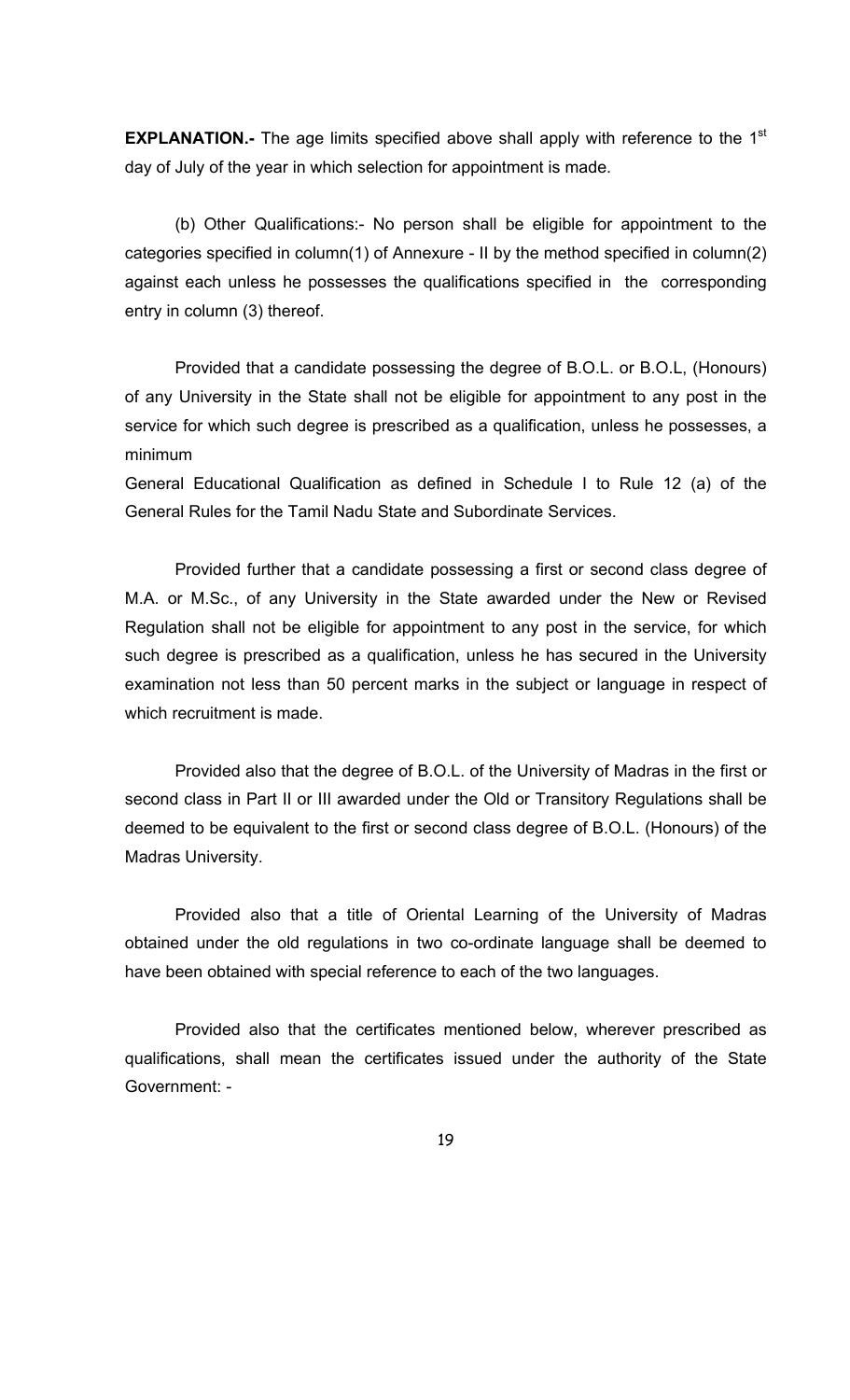Trained Teacher's Certificate, Secondary Grade Senior Grade Basic Trained Teachers Certificate, Junior Grade Basic Trained Teachers' Certificate and Technical Teachers' Certificate.

 Provided also that the first or second class degree of M.O.L. of the Annamalai University with not less than 50 percent marks in the language in respect of which recruitment is made shall be deemed to be an alternative qualification to a first or second class degree of M.A. of any University in the State for the purpose of appointment to the posts of Tutors, in languages other than English.

 Provided also that candidates possessing the first or second class degree of Mathematical economic Madurai University shall, for purpose of appointment as Tutors in Economics, be considered on par with holders of the degree of M.A. or Honours in Economics of the Madras or Annamalai University.

 Provided also that if sufficient number of Scheduled Castes/Scheduled Tribes candidates possessing Master's degree with not less than 50 percent of marks in the subject or language are not available for appointment to the vacancies in the post of Tutors/Demonstrators reserved for them under rule 22 of the General Rules for the Tamil Nadu State and Subordinate Services whenever recruitment is made, then the Scheduled Castes/Scheduled Tribes candidates with 'C-plus' (i.e. 45 - 49%) grade shall also be considered for appointment to the reserved vacancies.

 Provided also that no member of the teaching staff in colleges who has not put in teaching experience for a period of not less than three years in parent department before proceeding to some other department on deputation on foreign service terms need be considered eligible for paper promotion to the higher category in the parent department, except where the nature of duties on other duty is similar to the post held by his in his parent department and he has put in a total service of not less than three years in both the parent department as well as foreign service put together .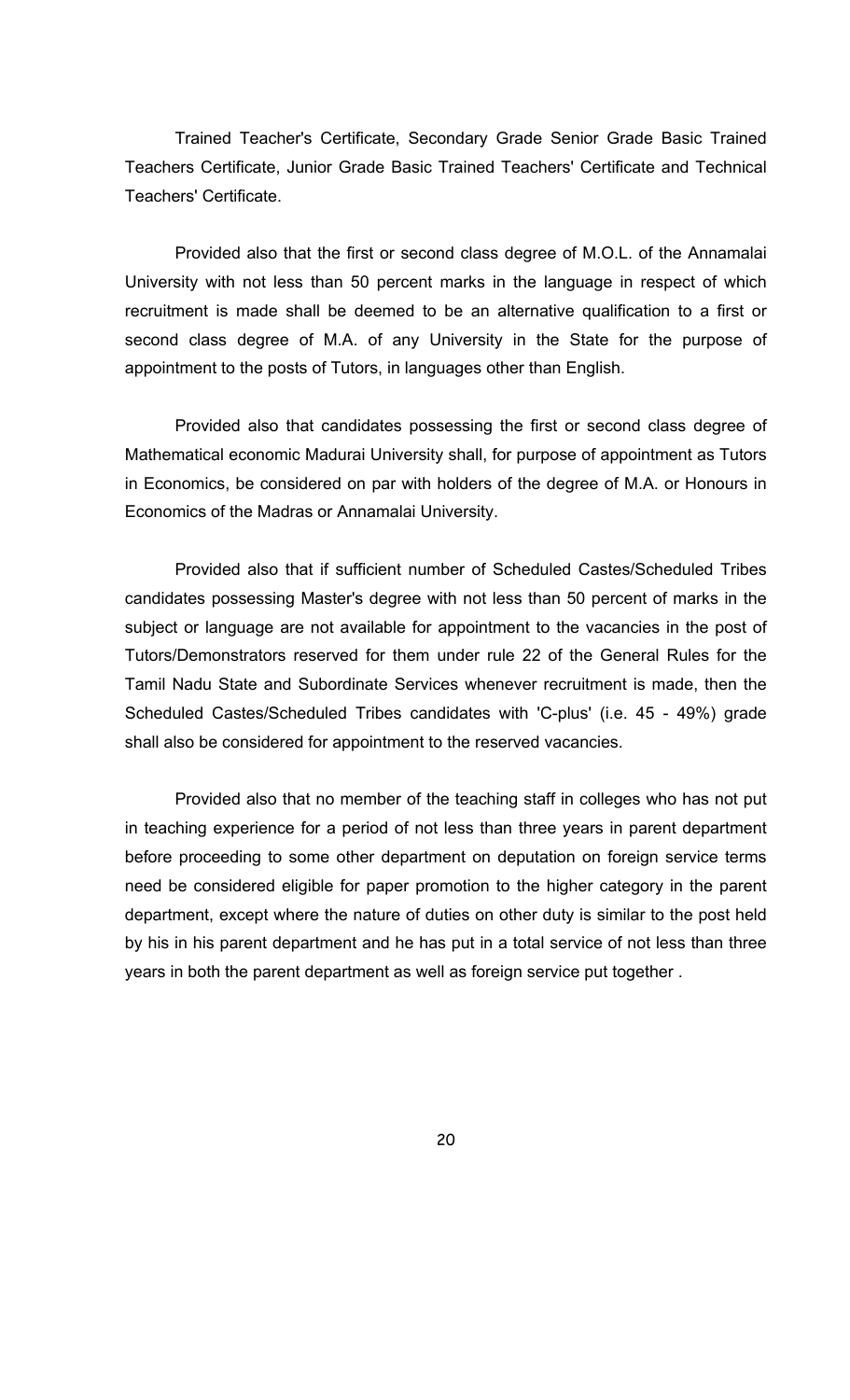#### **8.PROBATION.-**

(a) Every person appointed to any category by direct recruitment or by recruitment by transfer shall from the date on which he joins duty be on probation in such category for a total period of two years on duty within a continuous period of three years:

 Provided that no fresh probation is necessary in respect of a direct recruit, if he has already completed probation in a category of the service.

(b) Every probationer when transferred from one category or class to any other category or class carrying the same scales of pay shall be entitled to count towards his probation in that category the period of service in the category or class to which he is so transferred and if he is an approved probationer in the category or class from which he is transferred he shall be treated as an approved probationer in the category or class to which he is transferred.

(c) The principals of Arts and Training Colleges other than the Principals of P.U.C. Colleges shall be competent to issue orders declaring satisfactory completion of probation in respect of any member of the service under their respective control.

 (d) A probationer in any category in the service who is on deputation as Commissioned Officer in the N.C.C. unit shall be entitled to count towards his probation in the category concerned the period performed by him in the N.C.C. during which he would have actually held a post in the category concerned or a higher post but for his absence on deputation.

#### 9. **TESTS.-**

 (a) Every person appointed by direct recruitment to the category specified in column (1) of the Table below shall, within the prescribed period of probation, pass the test prescribed in the corresponding entry in column (2) thereof.

21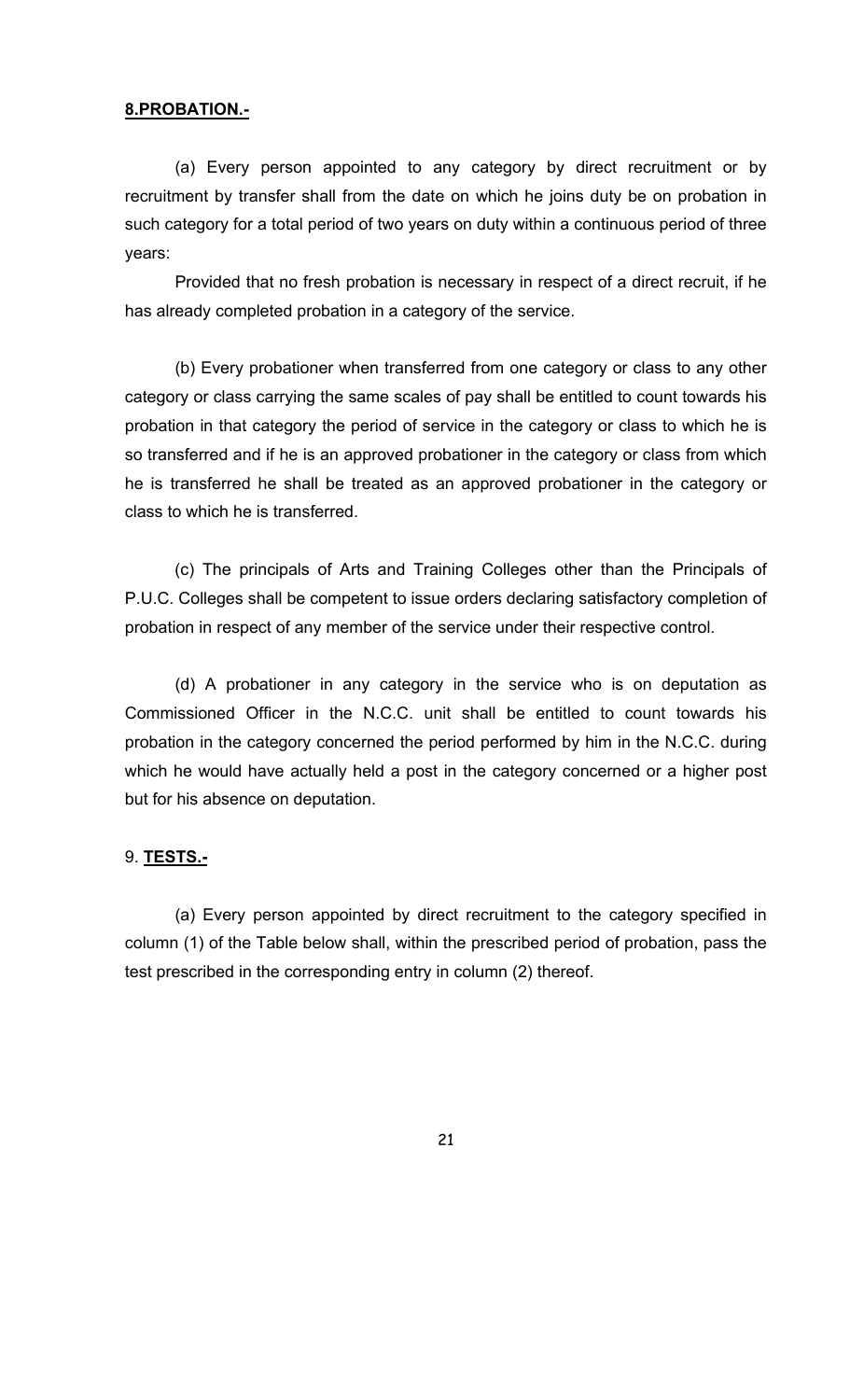| Category                  | Test                                           |
|---------------------------|------------------------------------------------|
| 1. Category I of Class I  | Account Test for Subordinate Officers, Part I. |
| 2. Category I of Class II | Account Test for Subordinate Officers, Part I. |

(b) If he fails to pass the test prescribed in sub-rule (a) above, but is otherwise considered suitable, shall pass the tests within a period of five years from the date of his appointment. He shall not be deemed to have completed his probation satisfactorily and shall not be entitled to appointment as a full member of the service of be eligible for increments other than the first to fourth increments in the time scale of pay applicable to him unless and until he has passed the said test. Such ineligibility shall not have the effect of postponing his future increments after he has passed the said test. If he still fails to pass the said test within the period aforesaid, the appointing authority shall, forthwith, by order, terminate his probation and discharge him from the service,

10. **UNIT FOR DISCHARGE, REAPPOINTMENT AND APPOINTMENT AS FULL MEMBERS.-** For the purpose of discharge, reappointment and appointments of full members, every post or group of posts in any class or category for which qualification in a particular subject or language is prescribed shall be deemed to be a separate category.

11. **TRANSFERS AND POSTINGS: -** All transfers and postings excluding those which may be made by the appointing authorities within their respective jurisdiction shall be made by the Director of Collegiate Education.

12. **PREPARATION OF ANNUAL LIST OF APPROVED CANDIDATES.-** For the purpose of drawing up of the annual list of approved candidates for appointment to the posts in the service by recruitment by transfer / promotion the crucial date on which the candidate should be qualified shall be the  $1<sup>st</sup>$  March of every year.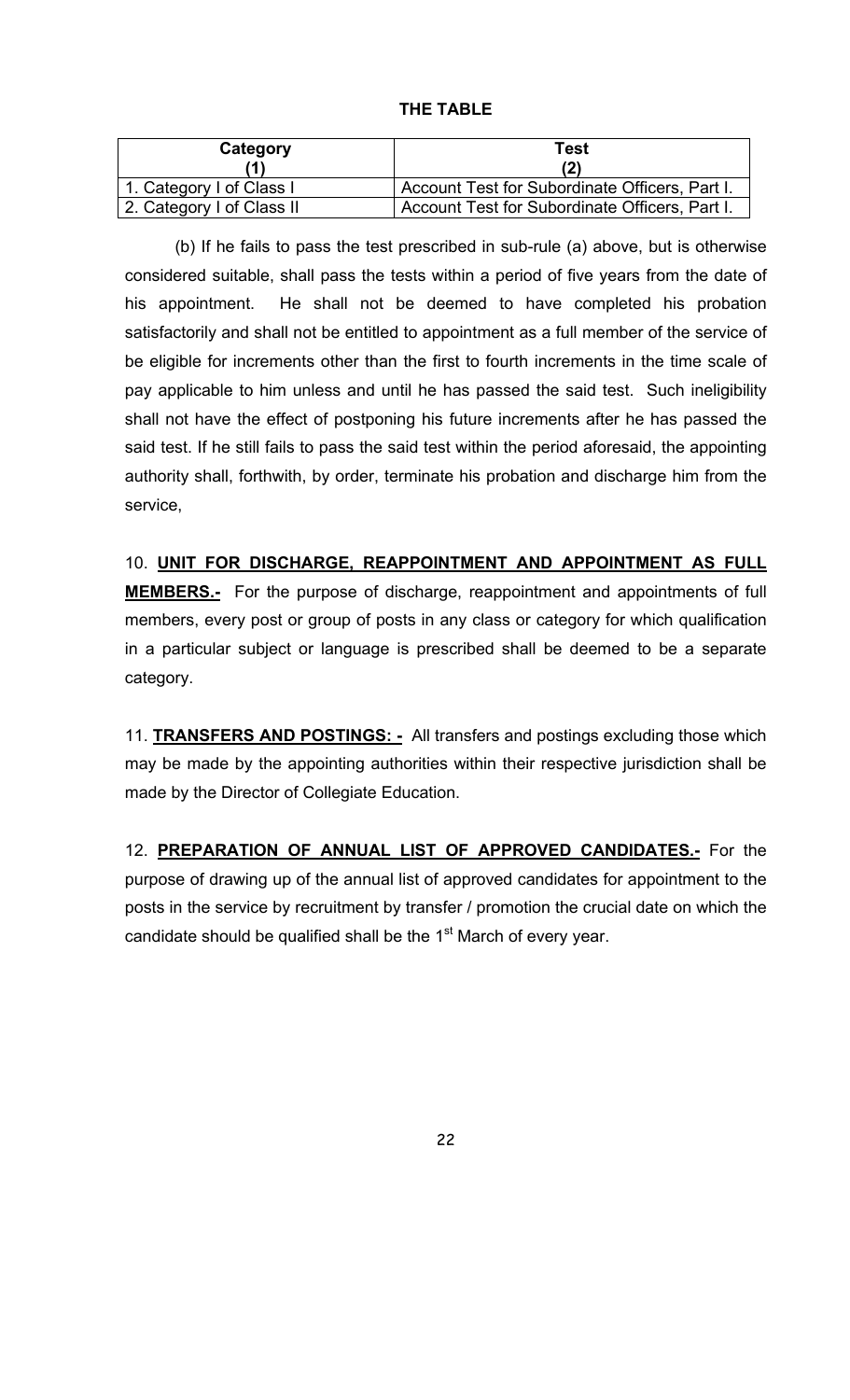### **ANNEXURE - 1**

## **(Referred to in Rule 4.)**

| <b>Class and Category</b><br>(1)           | <b>Appointing Authority</b><br>(2)                                                                                                                                                  |
|--------------------------------------------|-------------------------------------------------------------------------------------------------------------------------------------------------------------------------------------|
| Class I -<br>2. Resident Tutor             | Joint Director of Collegiate Education<br>Deputy Director of Collegiate<br>or<br>Education, as the case may be who                                                                  |
|                                            | deals with the subject relating to<br>appointment of personnel.                                                                                                                     |
| Class II -                                 |                                                                                                                                                                                     |
| 1. Physical Directors and<br>Directresses. | Joint Director of Collegiate Education<br>or Deputy Director of Collegiate<br>Education, as the case may be, who<br>deals with the subject relating to<br>appointment of personnel. |
|                                            | Do.                                                                                                                                                                                 |
| 2. Physical Training Instructors and       |                                                                                                                                                                                     |
| Instructresses.                            |                                                                                                                                                                                     |
| Class III-                                 |                                                                                                                                                                                     |
| <b>All Categories</b>                      | Principal of the College concerned.                                                                                                                                                 |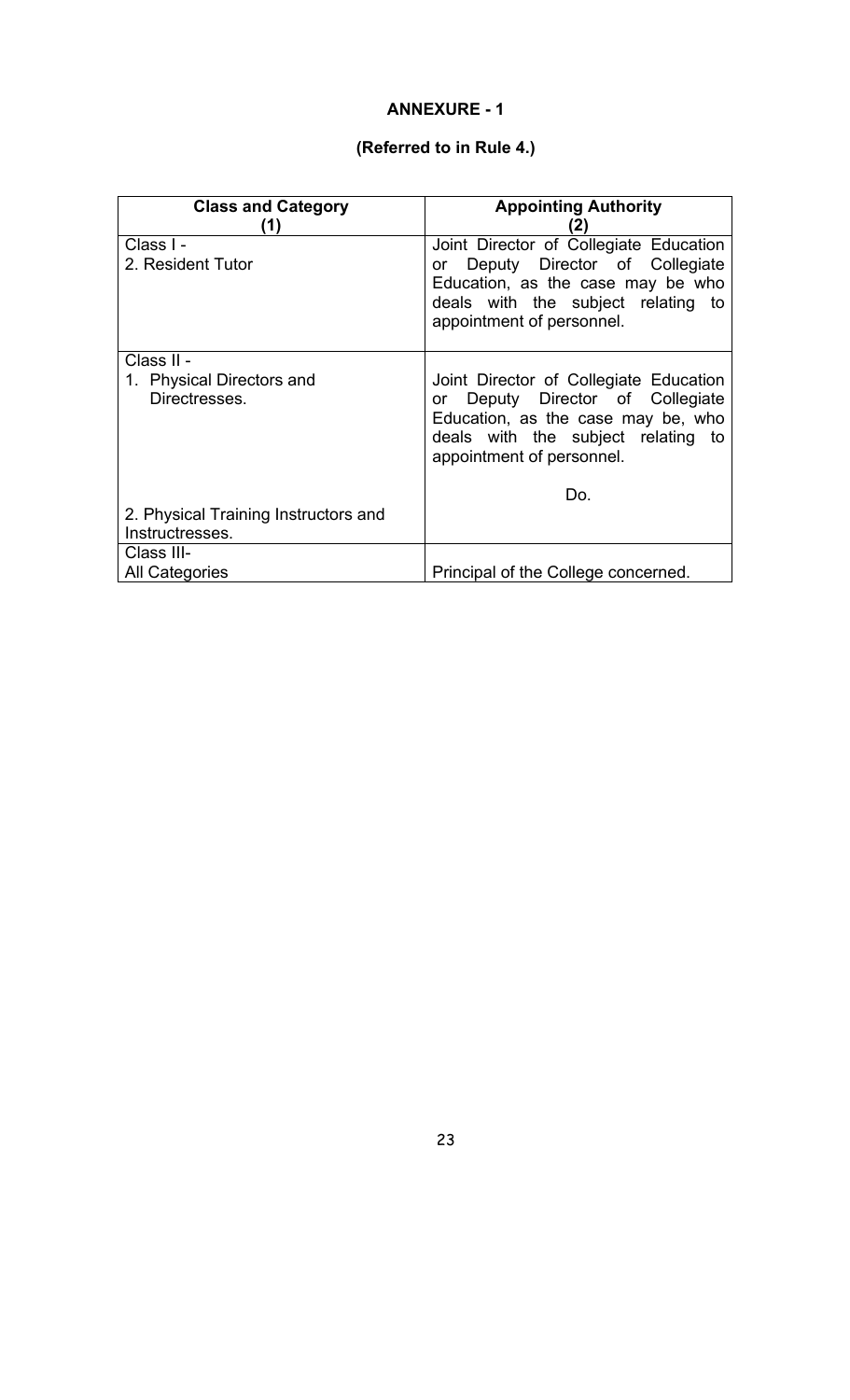### **ANNEXURE - II**

# **(Referred to in Rule 7.)**

| <b>Name of Category</b>                        | <b>Method of Recruitment.</b>             | <b>Qualifications</b>                                                                                                                                                                                                                                                                                                                                                                                                                          |
|------------------------------------------------|-------------------------------------------|------------------------------------------------------------------------------------------------------------------------------------------------------------------------------------------------------------------------------------------------------------------------------------------------------------------------------------------------------------------------------------------------------------------------------------------------|
| 1)<br><b>Resident Tutor</b>                    | (2)<br>Direct recruitment                 | A degree of a University in<br><b>States</b><br>with<br>the<br>such<br>subjects of languages taken<br>under the different parts as<br>be<br>considered<br>may<br>necessary by the Director of<br>Collegiate Education<br>and<br>also a degree in teaching of<br>a University in the State.                                                                                                                                                     |
| <b>Physical Directors and</b><br>Directresses. | <b>Direct Recruitment</b>                 | 1.(a) A Master's degree in<br>Physical Education; or<br>(b) A Master's degree in<br>Arts or Science and Post<br>Diploma<br>Graduate<br>in.<br>Physical Education;<br>ΟR<br>2.(a) A degree in Arts or<br>Science of a University in<br>the State or a degree of<br>equivalent standard; and<br>(b) (i) A Post Graduate<br>Diploma<br>Physical<br>in<br>Education; or<br>(ii) A Bachelor degree<br>in Physical Education.                        |
|                                                | Promotion and<br>recruitment by transfer. | 1 (a) A Master's degree in<br>Physical Education; or<br>(b) A Master's degree in<br>Arts or Science and a Post<br>Graduate<br>Diploma<br>$\mathsf{in}$<br>Physical Education;<br>0R<br>2.(a) A degree in Arts or<br>Science of a University in<br>the State or a degree of<br>equivalent standard; and<br>(b) (i) A Post Graduate<br>diploma in<br>Physical<br>Education; or<br>(ii) A Bachelor degree in<br><b>Physical Education;</b><br>and |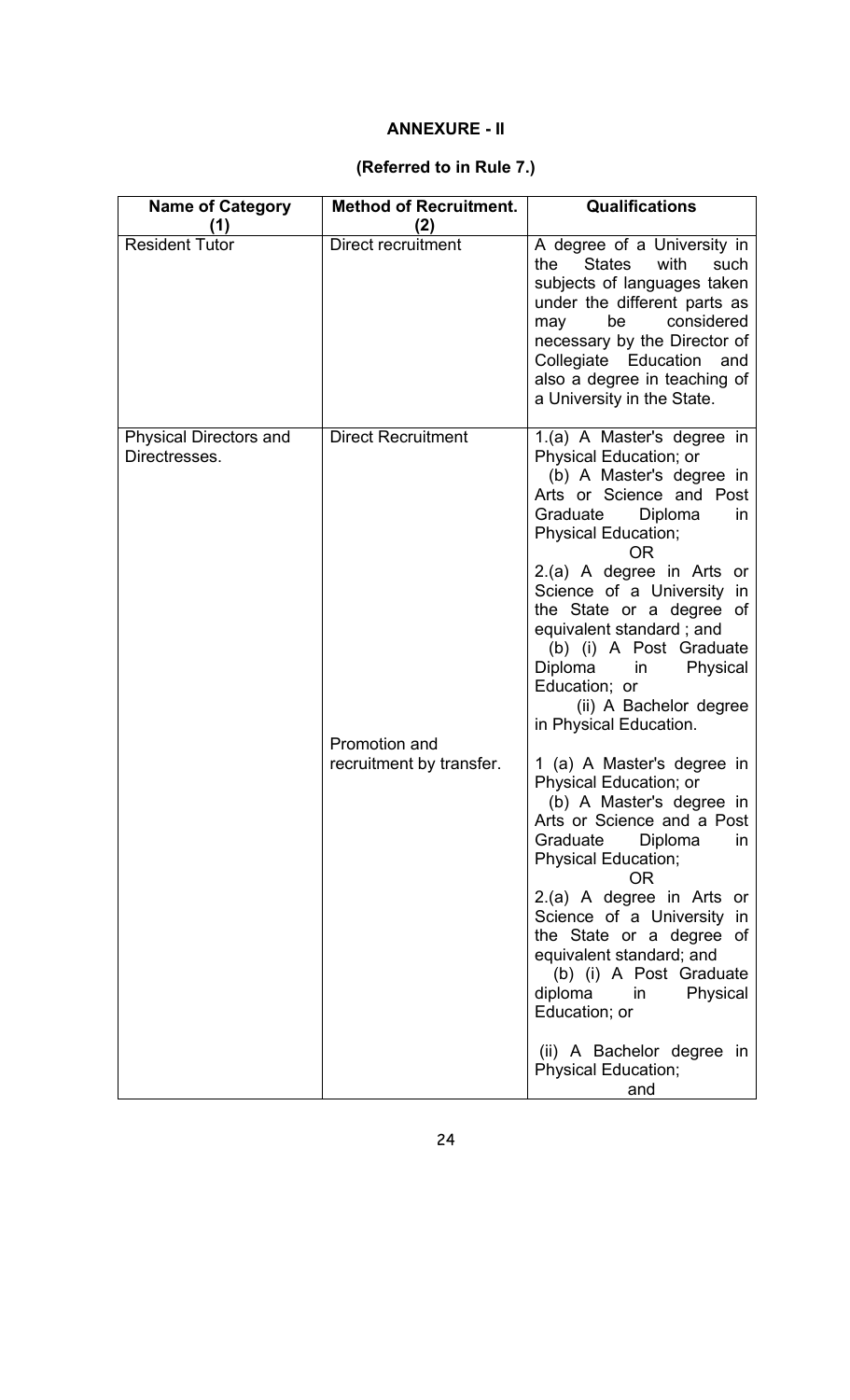| <b>Physical Training</b><br>Instructors and<br>Instructresses. | <b>Direct Recruitment</b><br>promotion and<br>recruitment by transfer.       | 3. Must have passed the<br>for<br>Accounts<br>Test<br>Subordinate Officers, Part I.<br>1. A pass in first year B.A.<br>or its equivalent degree;<br>or<br>2. Intermediate; or<br>3. T.S.L.C or Secondary<br>Grade; or<br>4. Senior Basic Grade; and<br>Government Teachers'<br>Certificate<br>Higher<br>of<br>Physical<br>Grade<br>in in<br>Education.                                                                                                                                                                                                                                                                                                                                                                                                                                                                                                |
|----------------------------------------------------------------|------------------------------------------------------------------------------|-------------------------------------------------------------------------------------------------------------------------------------------------------------------------------------------------------------------------------------------------------------------------------------------------------------------------------------------------------------------------------------------------------------------------------------------------------------------------------------------------------------------------------------------------------------------------------------------------------------------------------------------------------------------------------------------------------------------------------------------------------------------------------------------------------------------------------------------------------|
| <b>Manual Training Experts</b>                                 | <b>Direct Recruitment</b><br><b>Transfer and recruitment</b><br>by transfer. | 1.(a) A first class Diploma in<br>Manual Training issued by<br>Teachers'<br>College,<br>the<br>Saidapet, Madras; or<br>(b) A first class Diploma in<br>Manual Training issued by<br>City and Guilds<br>the<br>of<br>London; or<br>(c) A craft Instructor's<br>course certificate in Wood<br>Work or in weaving issued<br>by the Teachers College,<br>Saidapet, Madras; or<br>(d) A Weaving Instructor's<br>course certificate issued by<br>Textile<br>Government<br>the<br>Institute, Madras; or<br>(e) A certificate of having<br>passed<br>Nadu<br>the<br>Tamil<br>Government<br><b>Technical</b><br>Examination<br>Handloom<br>in.<br>Weaving, Higher Grade; and<br>the<br>Technical<br><b>Teachers</b><br>Certificate<br>Weaving<br>in<br>issued by<br>the<br>'Additional<br>Secretary to the Director of<br>Government Examinations,<br>Madras'. |
| Craft Instructors in<br>Colleges of Education.                 | Direct recruitment or<br>recruitment by transfer.                            | (a)<br>Minimum<br>general<br>educational qualifications as<br>defined<br>Schedule<br>in<br>referred to in Rule 12 (a) of<br>the General Rules for the<br>Tamil<br><b>State</b><br>Nadu<br>and<br>Subordinate Services; and<br>(b) A technical examination                                                                                                                                                                                                                                                                                                                                                                                                                                                                                                                                                                                             |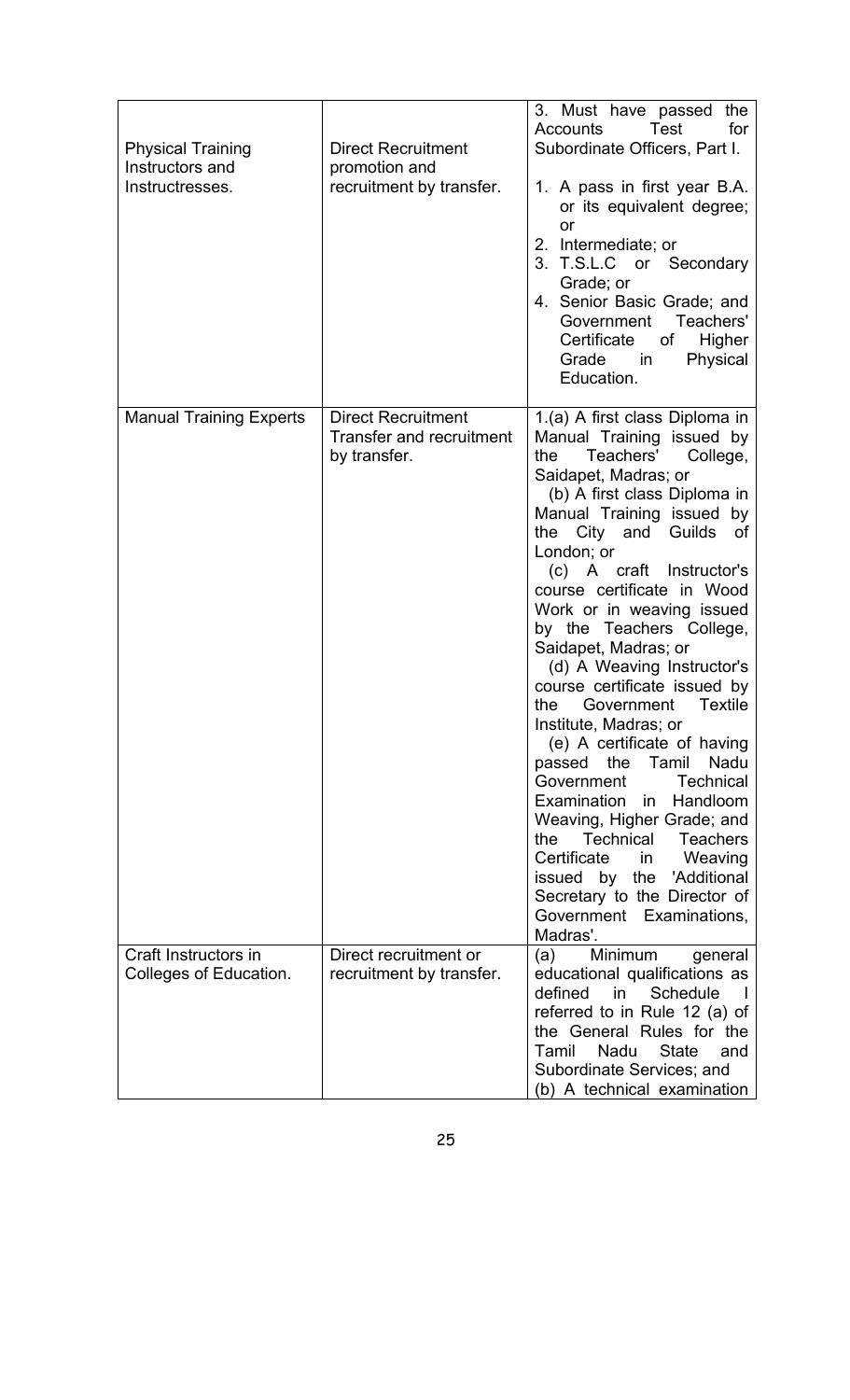|                                                                                                                                 |                                                                              | certificate in the subject or<br>subjects concerned; and<br>Technical<br>(c)<br>Teachers'<br>Certificate in the respective<br>subject.                                                                                                                                                                                                                                                                                                                                                                     |
|---------------------------------------------------------------------------------------------------------------------------------|------------------------------------------------------------------------------|------------------------------------------------------------------------------------------------------------------------------------------------------------------------------------------------------------------------------------------------------------------------------------------------------------------------------------------------------------------------------------------------------------------------------------------------------------------------------------------------------------|
| <b>Secondary Grade</b><br><b>Assistants</b>                                                                                     | <b>Direct Recruitment</b><br><b>Transfer and recruitment</b><br>by transfer. | S.S.L.C. and T.S.L.C. of<br>Secondary Grade or<br>its<br>equivalent.                                                                                                                                                                                                                                                                                                                                                                                                                                       |
| <b>Drawing Teachers</b>                                                                                                         | <b>Direct Recruitment</b><br>Transfer and recruitment<br>by transfer.        | 1.(a) Degree with drawing<br>and painting under Part III of<br>a University in the State or<br>its equivalent;<br>or                                                                                                                                                                                                                                                                                                                                                                                       |
|                                                                                                                                 |                                                                              | in painting<br>Diploma<br>or<br>Diploma in Drawing of the<br>Annamalai University;<br>or                                                                                                                                                                                                                                                                                                                                                                                                                   |
|                                                                                                                                 |                                                                              | (b)(i) S.S.L.C. completed;<br>and<br>(ii) A Diploma<br>in in<br>Painting or Commercial Arts<br>Modeling<br>of<br>the<br>or<br>Government College of Arts<br>and Crafts; or<br>Government Technical<br>Examinations<br>(Higher<br>Grade) in free hand outline<br>and Model Drawing; or<br>Government Diploma in<br>Drawing or a Certificate<br>issued by the Tamil Nadu<br>Institute of Architecture and<br>Mamallapuram;<br>Sculpture,<br>and<br>2.<br><b>Teachers</b><br><b>Technical</b><br>Certificate. |
| Instructors and<br>Instructresses other than<br><b>Commercial Instructors</b><br><b>Woodwork Instructors'</b><br>Grade I and II | Direct recruitment<br>transfer and recruitment<br>by transfer.               | 1. S.S.L.C. Completed; and<br>2. Industrial<br>School<br>Certificate:<br>or<br>Certificate<br>course<br>in.<br>Elementary wood working<br>(Old regulations) issued<br>by<br>the                                                                                                                                                                                                                                                                                                                            |
|                                                                                                                                 |                                                                              | College of Arts and Crafts.<br>Madras;<br><b>Technical</b><br><b>Teachers</b><br>3.<br>Certificate ;<br>Crafts<br>or                                                                                                                                                                                                                                                                                                                                                                                       |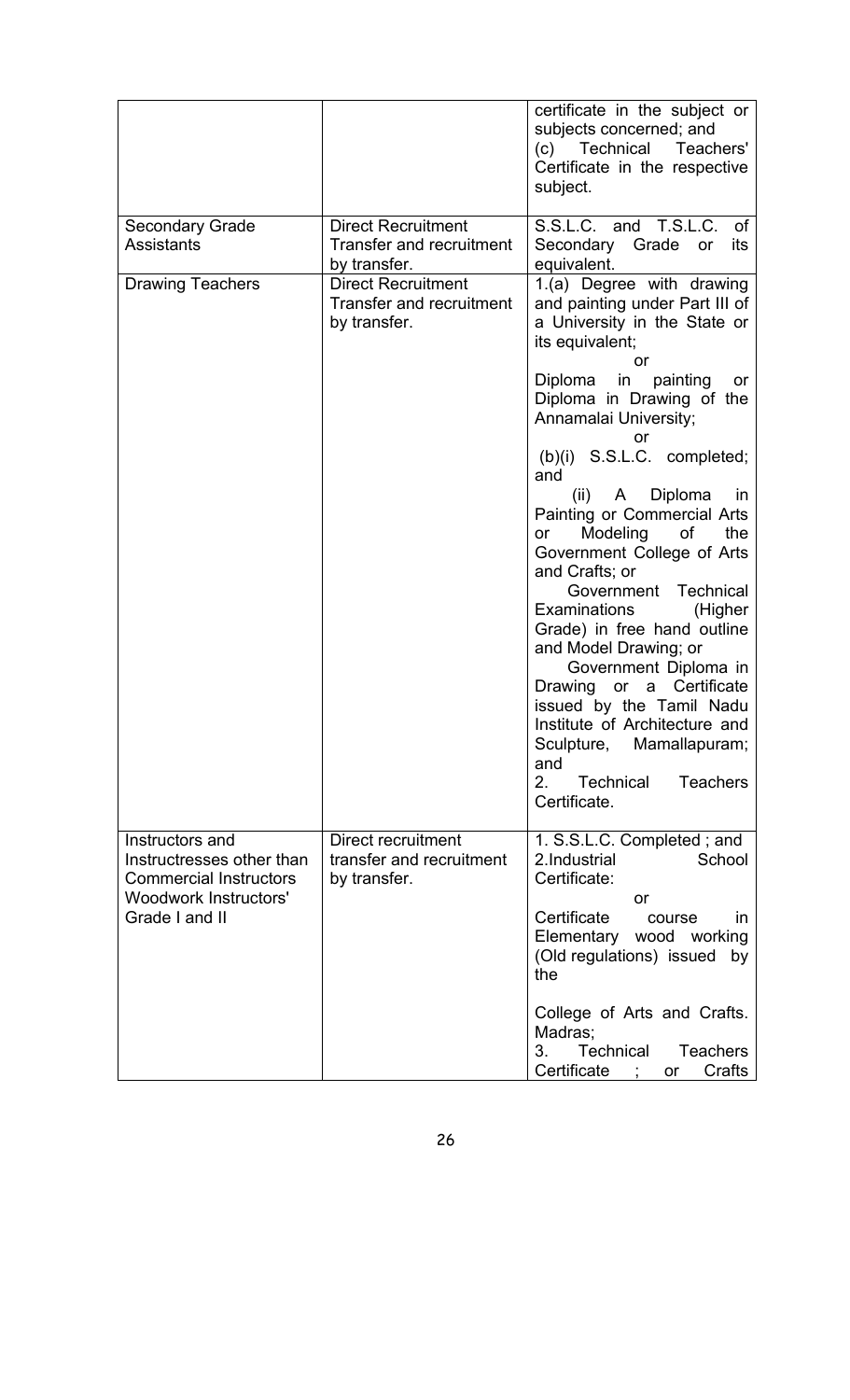|                                        |                                                                | Instructor's<br>course<br>Certificate<br><b>Teachers</b><br>or<br>College, Saidapet; and<br>4. National Trade Certificate<br>in the Trade of Carpentry.<br>One year course (with) one<br>paid<br>(untrained)<br>year<br>teaching experience or one<br>year (pass) work experience<br>in a Standard Wood Work<br>Factory or Institution; and<br>5.<br>National<br>Apprentice<br>Certificate issued<br>by the<br>National Council for Training<br>Vocational<br>Trades<br>in.<br>(Woodwork).                                                                                                                                                                                                                                                                                                                                                                                                                               |
|----------------------------------------|----------------------------------------------------------------|--------------------------------------------------------------------------------------------------------------------------------------------------------------------------------------------------------------------------------------------------------------------------------------------------------------------------------------------------------------------------------------------------------------------------------------------------------------------------------------------------------------------------------------------------------------------------------------------------------------------------------------------------------------------------------------------------------------------------------------------------------------------------------------------------------------------------------------------------------------------------------------------------------------------------|
| Weaving Instructors,<br>Grade I and II | Direct recruitment<br>transfer and recruitment<br>by transfer. | 1. S.S.L.C.<br>Completed<br>and<br>Artisan<br>2 <sub>1</sub><br>course<br>or<br>Instructor's<br>course<br>Certificate<br>0f<br>the<br>Government Textile Institute,<br>Madras;<br>or<br><b>Technical</b><br>Government<br>Examination<br>(Certificate<br>Lower Grade);<br>or<br>Bunayee or Khadi pravisakn<br>course (one year) of the All<br>India Spinner's Association,<br>Tiruppur;<br>or<br><b>Three</b><br>years<br>course<br>certificate in Handloom or<br>powerloom Weaving issued<br>by the S.M.R.V. Technical<br>Institute, Nagercoil awarded<br>prior to 1961;<br>or<br>Twelve months<br>Craftsman<br>certificate<br>Handloom<br>in<br>S.M.R.V.<br>Weaving<br>of<br>Technical<br>Institute,<br>Nagarcoil;<br>or<br>Trade<br>National<br>Certificate<br>awarded<br>by the National<br>Council<br>for<br>Training<br>in<br>Vocational<br>Trades,<br>Government of India,<br>the<br>Directorate<br>General<br>0f |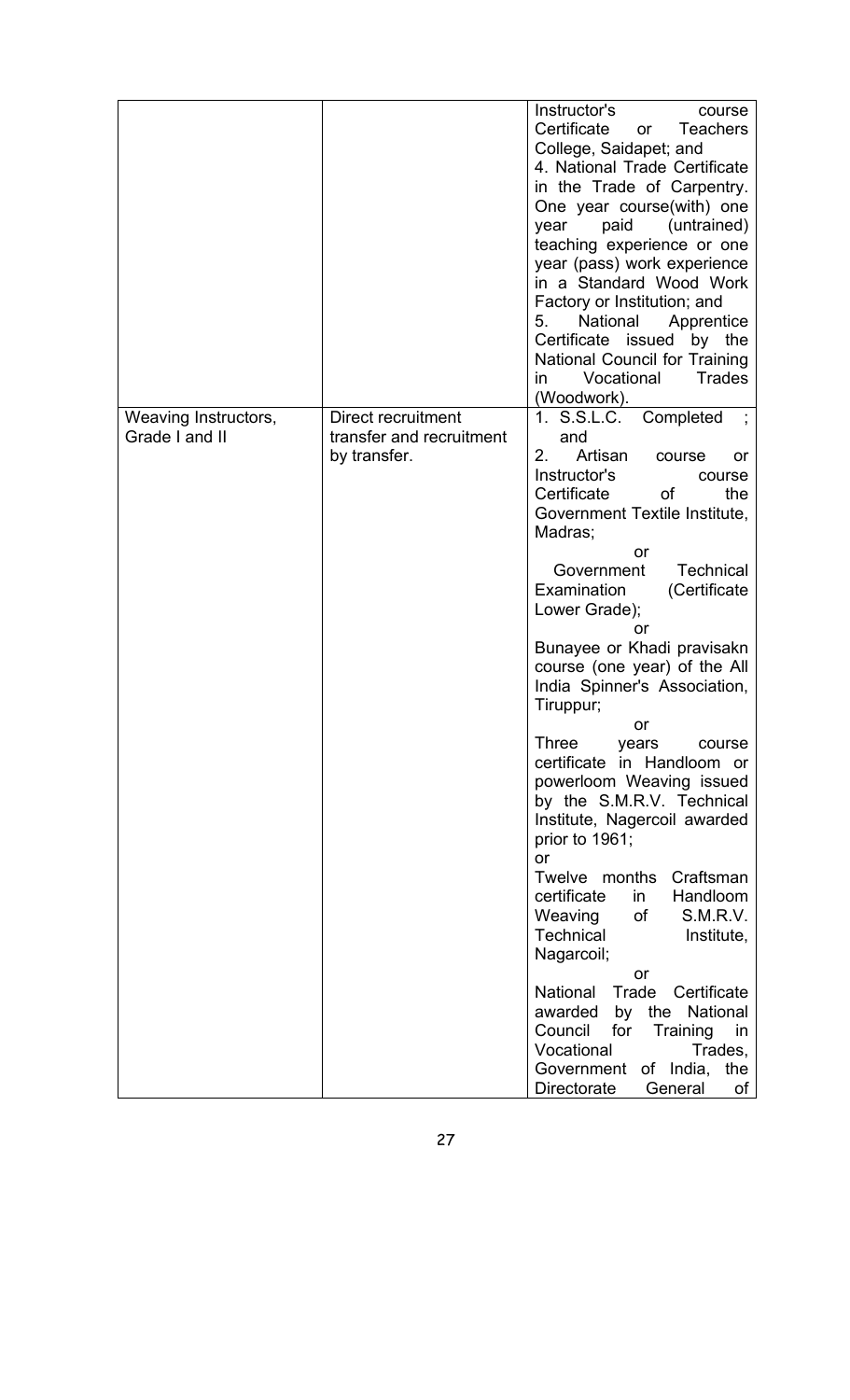|                        |                                                | Resettlement<br>and<br>Employment in Handloom<br>Weaving trade;                |
|------------------------|------------------------------------------------|--------------------------------------------------------------------------------|
|                        |                                                | or                                                                             |
|                        |                                                | Diploma<br>in<br>Handloom<br>Technology awarded by the                         |
|                        |                                                | Indian Institute of Handloom                                                   |
|                        |                                                | Technology, All<br>India<br>Handloom Board, Salem.                             |
|                        |                                                | and<br>Technical<br>3.<br>Teachers'                                            |
|                        |                                                | Certificate;<br>Craft<br>or                                                    |
|                        |                                                | Instructors course, certificate<br>Teachers<br>of<br>College,                  |
|                        |                                                | Saidapet.                                                                      |
| <b>Sewing Teachers</b> | Direct recruitment<br>transfer and recruitment | Completed S.S.L.C. and a<br>Group Certificate in Needle                        |
|                        | by transfer.                                   | work and dress marking and                                                     |
|                        |                                                | <b>TTC</b><br>or<br>Diploma<br>a<br>in<br>designing<br>Costume<br>and          |
|                        |                                                | dressmaking issued by the                                                      |
|                        |                                                | <b>of</b><br><b>Board</b><br><b>Technical</b><br>Education<br>Training,<br>and |
|                        |                                                | Madras or Industrial School<br>Certificate and Technical                       |
|                        |                                                | Teachers Certificate.                                                          |
| <b>Music Teachers</b>  | Direct recruitment                             | 1. Degree with Music under                                                     |
|                        | transfer and recruitment<br>by transfer.       | Part III;<br>Completed<br>or<br>$S.S.L.C.$ ;                                   |
|                        |                                                |                                                                                |
|                        |                                                | and                                                                            |
|                        |                                                | <b>Bhushana</b><br>of                                                          |
|                        |                                                | Sangeetha<br>Annamalai University ;<br>or                                      |
|                        |                                                | Sangeetha Vidwan title in<br>Music<br>awarded<br>by<br>the                     |
|                        |                                                | <b>Director</b><br>οf<br>Government                                            |
|                        |                                                | Examination,<br>Madras;<br>or<br>Sangeetha Siromani of the                     |
|                        |                                                | <b>Madras</b><br><b>University</b><br>or                                       |
|                        |                                                | Diploma in Music of the<br><b>Madras</b><br>Madurai<br>or                      |
|                        |                                                | University;<br>and                                                             |
|                        |                                                | <b>Technical</b><br><b>Teachers</b><br>Certificate.                            |
|                        |                                                | or<br>2. S.S.L.C. completed; and                                               |
|                        |                                                | Government<br><b>Technical</b><br>Examination<br>Certificate                   |
|                        |                                                | (higher grade) in Music; and<br>Technical<br><b>Teachers</b>                   |
|                        |                                                | Certificate;<br>or                                                             |